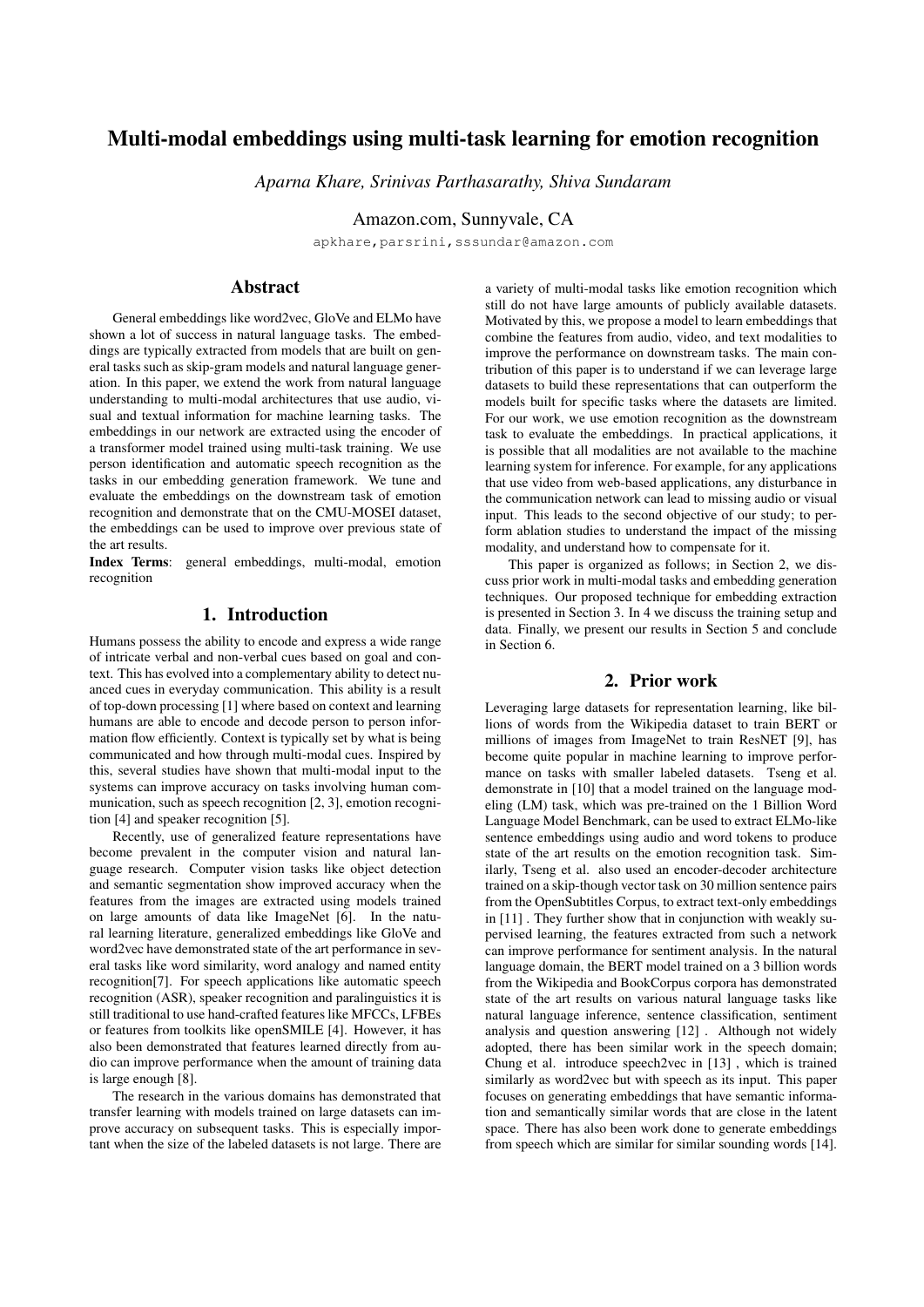While models like BERT use unsupervised techniques using a single task to learn generalized representations, there has been a parallel area of work that shows how multi-task training can also help improve performance. As described above, [11] employs multi-task learning to improve performance on the emotion recognition task. [15] also shows that multi-task training on sentiment and emotion recognition improves performance on both tasks. Luong et al. demonstrate in [16] that multi-task training with shared encoder and individual decoders for the machine translation and other supervised and unsupervised tasks like skip-though vector generation and image caption generation can improve performance on the translation task, thus helping the model learn more generalized representations.

An additional challenge that multi-modal systems present is combining multiple modalities in the system. Several papers have focused on late fusion; combining features from the different modalities after a few neural network layers [17]. [10] employs a feature fusion at the frame level using a gated convolutional architecture. More recently, cross-modal transformers have been employed in order to project one modality into another [18], which have been successfully applied to sentiment analysis [18] and speech recognition [19]. [20] employs a neural network to extract multi-modal embeddings from visual features by applying a loss function that forces the embedding to be similar to the GloVe embedding of the entity in the image.

In this paper, we extend the prior work in three main ways. Firstly, we combine the audio, visual and text modalities together in order to learn tri-modal representations from large datasets. Additionally, instead of using a single task for training the model, we use a multi-task training architecture to make the embeddings more general in nature. Finally, we employ the cross-modal transformer to train our model. Transformers lend themselves naturally to multi-modal sequences of different lengths as they allow for an easy combination of modalities without the need to specifically align them as shown in [18].

# 3. Multitask training for learning embeddings

We use two tasks for training our model; character level speech recognition and person identification. ASR is a natural equivalent of the language modeling task for the audio domain, and the language modeling task has been applied with success for learning generalized embeddings. The choice of the person identification task is mainly due to the availability of open source datasets with labels for the task. We employ the architecture proposed in [19] in order to project the features in the text and visual domain to the audio domain shown in Figure 1. This is an alternative to the traditional early and late fusion techniques for combining features from different modalities; the cross-modal attention module computes the attention weights between features from two modalities, and weighs the features that are correlated higher, thus paying more attention to the features that are more important for the task. There is a joint encoder that comprises of an audio only encoder, and 2 cross-modal transformer components which project the video and text features to the audio space. The final sequential output from the encoder is a simple weighted sum of the various modalities. For the ASR decoder, we use the Transformer decoder, whereas for the person identification task we average the embeddings over a given sequence and use an affine transformation layer for classifying the special constrained in the special constrained sum of the final loss function is a special constrained sum of the final loss function is a weighted sum of the Transformer Cross Towards (19) (1) (1) (1) (1) (1) (1) (1)



Figure 1: *Transformer based multi-task architecture*

losses over the 2 losses. In our setup, we use a weight of 0.2 for the person identification task and 0.8 for the ASR task. This quantity was not tuned and we will work on tuning and observing the effects of the weights in our future work. The ASR task is more general in nature; since it involves learning the language which inherently has semantic meaning, we intuitively choose a higher weight on this task.

For our model, we choose a weight of 0.4 for the audio and visual modalities and 0.2 for the text modality. The text input to the system in the form of GloVe embeddings can be reverse mapped to the characters, therefore we heuristically chose a lower weight on the text modality in order for the model to focus more learning on the audio and video modalities. The text input can be considered the equivalent of a thought vector in this case and is still relevant to the ASR task. Similarly, for the person identification task, text is an auxiliary input which can be used to make the system more text dependent. For the crossmodal transformer component, we chose to transform the text and visual domains into the audio domain as explained in [18], but we could have chosen to map the audio and textual domains to visual modality as well. In our future work, we will evaluate the impact of this choice.

Other tasks like skip-thought vector and masked language modeling task, that have been used in the natural language domain can also be applied to this kind of multi-task architecture. These tasks, however, present certain challenges when the audio and visual modalities are involved. For the masked LM task, the model tries to predict a word that has been masked in the input. For audio and visual modalities, this would involve aligning the text with the audio to obtain the time alignment for each word, and computing out the corresponding masks. The skipthought vector task would require the dataset to have continuity. This continuity is easily provided for datasets from the text domain, where the data is typically obtained from documents or Wikipedia. When using videos, preparing such a dataset would require finding sentence boundaries, and segmenting the videos in order to find subsequent sentences to set up the task. These alignments and segmentation tasks can be accomplished by using an ASR system, but introduce complexity in the process. We will include these tasks in our future work.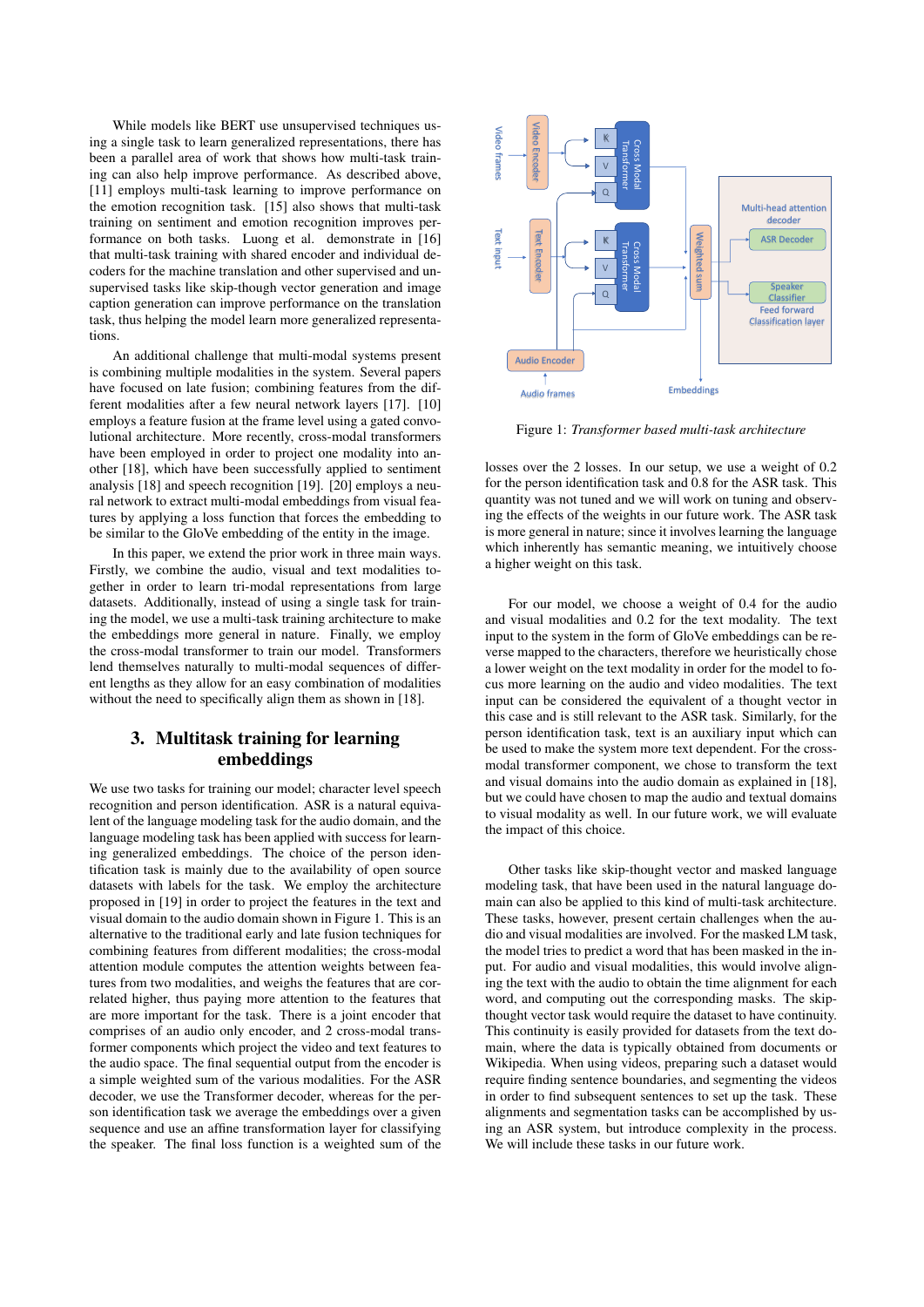| Model                                                                                    | <b>Happy</b> |              | Sad  |           | Anger |       |                | <b>Surprise</b> |      | <b>Disgust</b> |      | Fear |      | <b>Average</b> |      |
|------------------------------------------------------------------------------------------|--------------|--------------|------|-----------|-------|-------|----------------|-----------------|------|----------------|------|------|------|----------------|------|
|                                                                                          | WA           | F1           | WA   | F1        | WA    | F1    | WA             |                 | F1   | WA             | F1   | WA   | F1   | WA             | F1   |
| $M-ELMo + NN [10](A+T)$                                                                  | 67.0         | 65.2         | 63.1 | 72.0      | 65.8  | 74.7  | 63.8           |                 | 83.3 | 74.2           | 81.7 | 63.2 | 85.1 | 66.2           | 77.0 |
| Graph-MFN [21]                                                                           | 66.3         | 66.3         | 60.4 | 66.9      | 62.6  | 72.8  | 53.7           |                 | 85.5 | 69.1           | 76.6 | 62.0 | 89.9 | 62.3           | 76.3 |
| $CIM-Att-STL[15]$                                                                        | 53.6         | 67.0         | 61.4 | 72.4      | 66.8  | 75.9  | 60.6           |                 | 86.0 | 72.7           | 81.9 | 62.2 | 87.9 | 62.8           | 78.6 |
| Late Fusion                                                                              | 66.2         | 66.3         | 63.7 | 71.8      | 66.2  | 73.6  | 62.2           |                 | 87.8 | 74.1           | 83.3 | 62.3 | 86.6 | 65.8           | 78.2 |
| TF                                                                                       | 67.8         | 67.5         | 63.9 | 72.9      | 66.8  | 74.5  | 60.6           |                 | 88.0 | 74.8           | 82.3 | 64.4 | 86.1 | 66.4           | 78.5 |
| Table 2: Weighted accuracy and F1-score with embeddings learned on the VoxCeleb2 dataset |              |              |      |           |       |       |                |                 |      |                |      |      |      |                |      |
| Model                                                                                    |              | <b>Happy</b> |      | Sad       |       | Anger |                | <b>Surprise</b> |      | <b>Disgust</b> |      | Fear |      | Average        |      |
|                                                                                          |              | WA           | F1   | <b>WA</b> | F1    | WA    | F <sub>1</sub> | WA              | F1   | WA             | F1   | WA   | F1   | WA             | F1   |
| <b>Baseline</b>                                                                          |              | 67.8         | 67.5 | 63.9      | 72.9  | 66.8  | 74.5           | 60.6            | 88.0 | 74.8           | 82.3 | 64.4 | 86.1 | 66.4           | 78.5 |
| Embeddings from the Multi-task model                                                     |              | 67.5         | 67.7 | 65.4      | 71.3  | 67.0  | 75.8           | 63.9            | 87.8 | 74.9           | 83.4 | 64.2 | 86.9 | 67.1           | 78.8 |

Table 1: *Baseline results on the CMU-MOSEI dataset. TF is the transformer-based model*

# 4. Experimental setup

#### 4.1. Datasets and training setup

For training the multi-task transformer models, we use the Vox-Celeb2 dataset [22]. This train partition of the dataset has 1.1 million examples. Since there are no transcriptions available with this dataset, we use a TDNN ASR model trained with Kaldi on Librispeech dataset in order to extract text labels for this dataset [23]. We use the standard recipe available in Kaldi in order to train the models. We extract 40-dimensional Log-Filter bank energy (LFBE) features using a 10ms frame rate to represent the audio, 4096-dimensional features extracted from the VGG-16 model to represent the visual modality and 300 dimensional GloVe vector to represent the text modality. The model is trained using pytorch with the learning schedule described in [24] We stack 5-frames of the LFBE features for a final feature audio dimensionality of 200. The first operation in the transformer encoder is a dot-product attention layer, which computes the attention weights between the query Q and the key K as softmax $\left(QK^T/\sqrt(d)\right)$ , where d is the dimensionality of K (or Q), and they are matrices of dimension  $n \times d$  where  $n$  is the sequence length. By stacking the features to reduce the sequence length, we reduce the memory required to compute the attention maps. Since the Voxceleb2 dataset consists of data from multiple languages, we first filter out the data based on the likelihood from the ASR decoding to pick only the training examples in English. For all our experiments, we use only the dev portion of the Voxceleb2 dataset. After filtering, we have 1 million utterances for training with 5994 unique speakers. We use the architecture described in Section 3 to train the model. The model has a dimensionality of 512 with 4 encoder layers for audio and cross-modal encoders, with 2 decoder layers and 4 attention heads, and a feed forward layer of dimension 200 for the transformer. The cross-modal encoder has 4 encoder layers with 4 attention heads. This model architecture was not optimized. We evaluate our embeddings on the downstream task of emotion recognition. We choose the CMU-MOSEI dataset for this purpose since it has all the modalities available [21]. The dataset consists of 6 emotions; happy, sad, angry, disgust, surprise and fear. It contains 23,453 single-speaker video segments from YouTube which have been manually transcribed and annotated for sentiment and emotion. Each segment can have multiple emotions. The labels for each class are on a Likert scale of  $[0, 3]$ ; we binarize the problem by giving a segment a label of 1 if it has a Likert score greater than 0. The classes thus obtained represent presence versus no presence of a specific emotion. For the baseline model, we tried two different approaches to get the best possible baseline. The first model is a simple late fusion model trained with the same feature inputs as the transformer model. We use a 2-layer bidirectional-GRU model with 200 nodes for each modality. The output from the last time step from each modality is then concatenated and a linear layer of size 100 is used for classification. We train a 6 class classifier using binary cross entropy loss over each class and use weighted training in order to compensate for the imbalanced nature of the dataset. The second architecture we tried is the same cross-modal architecture as show in Figure 1, where the output of the encoder layer goes to a linear classification layer. To train the transformer model, we use equal weights on all modalities. We experimented with learned weights but the final weights learned by the model were not very different from equal weights so we choose to use this as a fixed parameter.

In order to leverage the learned embeddings from the Vox-Celeb dataset, we use the model trained with multi-task training as a pre-trained model and tune it with the CMU-MOSEI dataset on the emotion recognition task. We chose to tune the embeddings and not fix them based on prior research from the natural language domain where researchers have demonstrated that tuning the word2vec embeddings for the language modeling task can improve performance. [25].

### 5. Results

For all our evaluations, we report the weighted accuracy (WA) and F1-score for each emotion and the average metrics over the 6 emotions. The threshold for the both metrics was optimized separately on the development set. For all the reported results on the emotion recognition task, the model is randomly initialized and trained 10 different times. The best model is chosen based on the average of the weighted accuracy and F1-scores over the dev set over the 10 runs, as suggested in [10].

### 5.1. Baseline results

Table 1 shows the results of the two baseline models. We have also included results from other publications in order to com-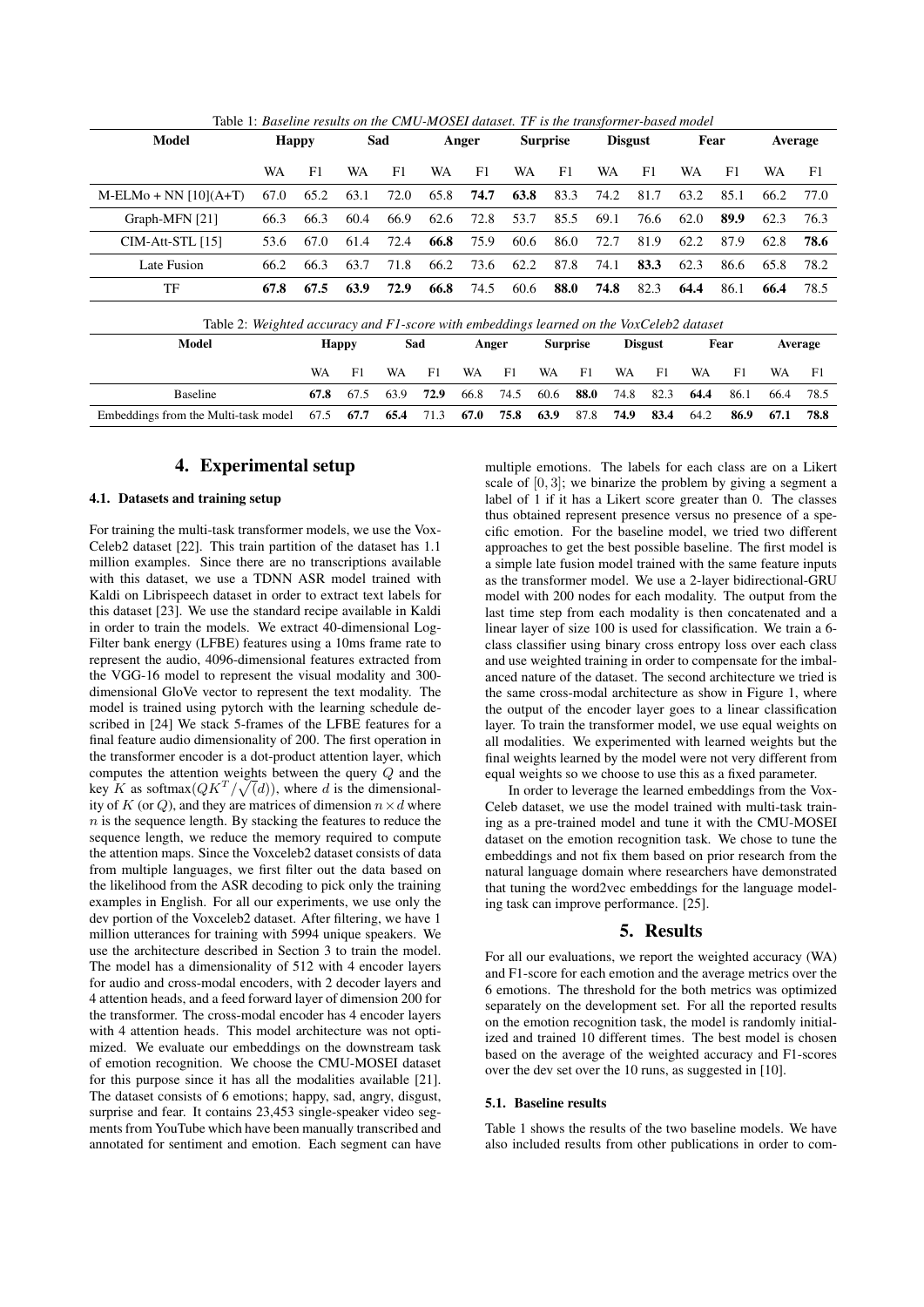Table 3: *Ablation studies with and without learned embeddings. The metrics in the table are average weighted accuracy and F1-scores over the 6 emotions.*

| Model                                                                        |     | A   |  | $A+V$                                   | $A+T$ |       | $A+V+T$ |  |
|------------------------------------------------------------------------------|-----|-----|--|-----------------------------------------|-------|-------|---------|--|
|                                                                              | WA. | F1. |  | WA F1                                   |       | WA F1 | WA F1   |  |
| <b>Baseline</b>                                                              |     |     |  | 57.2 74.4 60.3 76.3 65.8 77.8 66.5 78.5 |       |       |         |  |
| Embeddings from the Multi-task model 57.6 75.1 60.9 76.4 66.2 78.4 67.1 78.8 |     |     |  |                                         |       |       |         |  |

pare our metrics. From [15], we use the multi-task model since it demonstrated the best results. As the results demonstrate, the transformer-based baseline outperforms both the reported results in literature as well as the late fusion baseline model that we trained for most of the emotion categories in the dataset on majority of the emotions, as well as on the average weighted accuracy over the emotions. This result is not unexpected, since Tseng et al. already demonstrated in [18] that this architecture outperforms the late fusion architecture for the MOSEI sentiment task. They however did not report results on the emotion task for the dataset. For the remainder of the paper, our baseline will refer to the transformer-based baseline in this table. Note that the external publications used a different set of features for the audio and visual modalities training their models, which is why we present the late fusion results with our feature set.

#### 5.2. Results with embeddings

Table 2 shows the results of the experiment where we use the model trained with multi-task training on the VoxCeleb2 dataset to initialize the transformer model for the emotion recognition task. The model outperforms the baseline by more than 1% absolute for the weighted accuracy for the sad and surprise emotions, and F1-score for the anger emotion. We observe a degradation in the weighted accuracy of the fear emotion. The rest of the metrics are comparable to the baseline model. The improvements on the weighted accuracy of the surprise and sad emotions are significant as the 95% confidence intervals are non-overlapping.

To analyze the results obtained from the embeddings, we look at the distribution of emotions in the VoxCeleb2 dataset. The distribution on the development set is not available, however the authors of the dataset have created a subset of the dataset called EmoVoxceleb [26]. This dataset is a subset containing 100k videos from the Voxceleb2 dataset. Since the authors haven't mentioned a sampling strategy, we assume that this data was randomly sampled. In [26], Albanie et al. present a frame level distribution of the emotions in the dataset. Neutral, happy, surprise and sadness are the dominant emotions in the dataset, whereas fear and disgust are the least frequent. Under the assumption that the Voxceleb2 dataset has a similar distribution of emotions, we posit that the improvements on the sad and surprise emotions and degradation in fear emotion can be attributed to this distribution.

#### 5.3. Ablation studies

As mentioned in the introduction, for practical applications we would like the understand the impact of missing input modalities. To understand this, the first experiment we perform is to remove the video and/or text inputs to both the baseline as well as the model pre-trained model during inference only. Since in our architecture we use the cross-modal attention to transform the video and text modalities to the audio domain, the architecture doesn't allow for a missing audio modality. In order to run the ablation study, we just use a 0 weight on the missing modality during the weighted combination of the outputs of the audio encoder and the cross-modal transformers in the model to compute the final embedding.

Table 3 show the results with different combination of the modalities. The results show that in the case of missing modalities, the embeddings improve over the baseline even more than when all the modalities are present. When both the video and text modalities are absent, the model performs the worst. With text and audio input, the performance of the baseline and embeddings-based model is close to the performance with no ablation. Since the GloVe embeddings, which are already pretrained to represent semantic meaning with over 6 billion tokens [7], they already provide meaningful features to the system in order to get good performance. Prior work [18, 27] has shown that for uni-modal emotion recognition, text based models outperforms audio and visual based models, and our ablation results demonstrate the same; adding text to the input audio boosts the weighted average by 8.6% absolute as compared to adding visual information that improves it by 3.3%.

# 6. Conclusions and Future work

In this paper, we present state of the art results on the CMU-MOSEI emotion recognition task using a cross-modal attention based transformer architecture. We demonstrate that by using a multi-task architecture, we can leverage a large multi-modal dataset like VoxCeleb in order to learn general embeddings that can improve the performance on a downstream task like emotion recognition.

Our future work will address one of the major drawbacks of our architecture in its dependency on audio which doesn't allow for missing audio during inference. In addition, for text input to the system, we require either a human or a machine based transcription. Prior work, however, has demonstrated that we can learn embeddings from audio that capture the semantic meaning [13]. By incorporating this in the model, we should be able to eliminate the need for the text input altogether. Both the CMU-MOSEI and Voxceleb2 datasets are obtained from YouTube but there could be some mismatch due to the way the videos were selected. This could be bridged by adapting the embeddings on the CMU-MOSEI dataset for improved performance. We would like to increase the number of tasks in our multi-task architecture in order to make the representations even more generalized. Specifically, experimenting with visual tasks like landmark detection which would provide useful information for tasks involving affect recognition. An additional future direction is to try unsupervised methods like skip-thought vector or other selfsupervised training methods. Another interesting approach to consider is to combine the multi-task learning with weak supervision as suggested in [11] for each of the tasks in question in order to make the embeddings from discriminative. Finally, we will evaluate our technique on more downstream tasks to study what tasks the representations generalize well to.